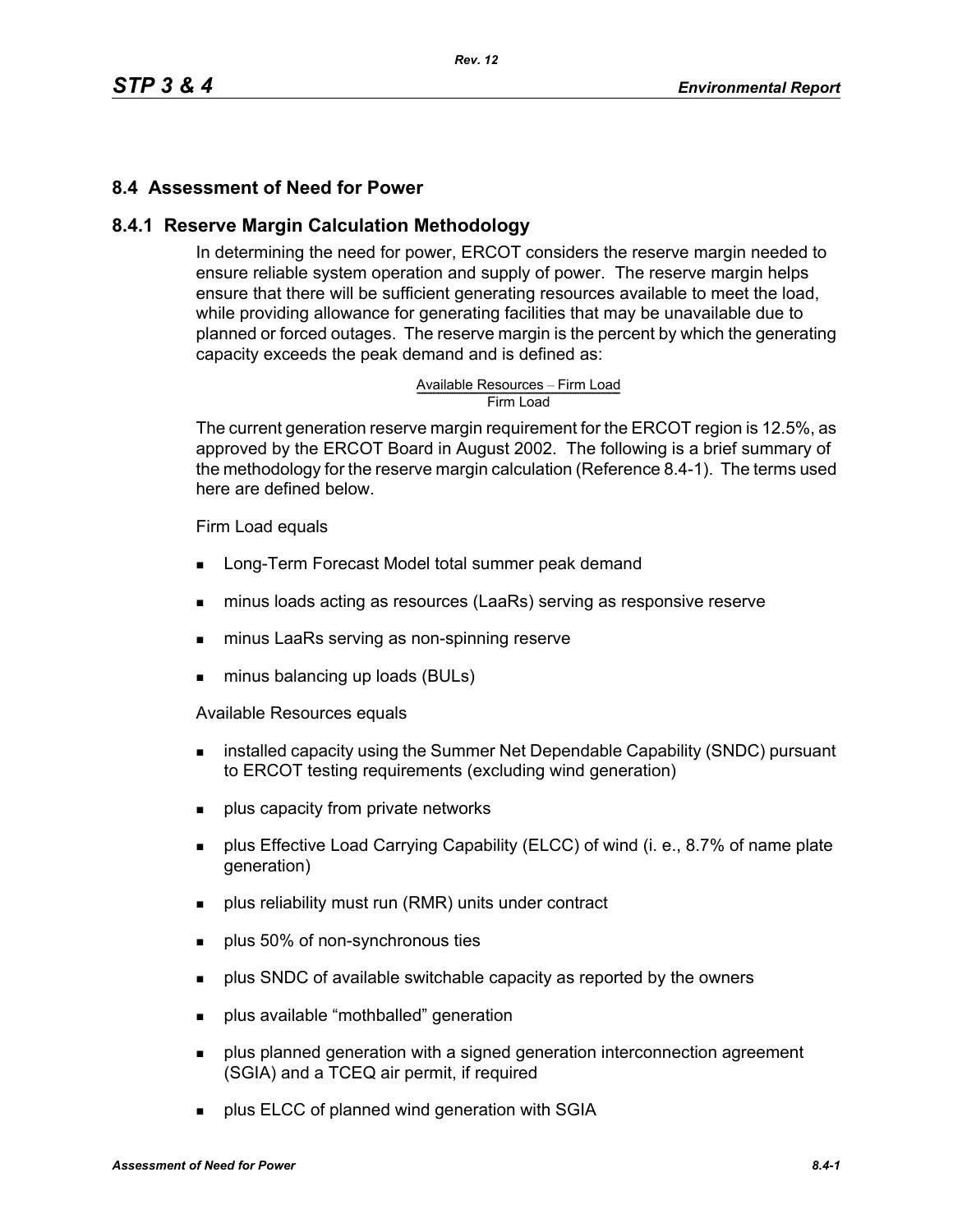**numinus retiring units** 

Loads acting as resources (LaaRs) are capable of reducing or increasing the need for electrical energy or providing ancillary services such as responsive reserve service or non-spinning reserve service. LaaRs must be registered and qualified by ERCOT, and will be scheduled by a qualified scheduling entity (Reference 8.4-2).

- Responsive reserve service is provided by operating reserves that ERCOT maintains to restore the frequency of the ERCOT system within the first few minutes of an event that causes a significant deviation from the standard frequency. These unloaded generation resources are online, capable of controllably reducing or increasing consumption under dispatch control and that immediately respond proportionally to frequency changes. The amount of capacity from unloaded generation resources or DC tie response is limited to the amount that can be deployed within 15 seconds.
- Non-spinning reserve service is provided by LaaRs that are capable of being interrupted within 30 minutes and that are capable of running or being interrupted at a specified output level for at least 1 hour.

Balancing up Loads (BULs) are also capable of reducing the need for electrical energy when providing balancing up load energy service, but are not considered resources as defined by the ERCOT Protocols (Reference 8.4-2). Refer to Subsection 8.4.2.

Summer Net Dependable Capability is the maximum sustainable capability of a generation resource as demonstrated by a performance test lasting 168 hours (Reference 8.4-3).

A private network is an electric network connected to the ERCOT transmission grid that contains loads that are not directly metered by ERCOT (i. e., loads that are typically netted with internal generation) (Reference 8.4-3).

Effective Load Carrying Capability – ERCOT selected Global Energy Decisions, Inc. (GED) to complete a new target reserve margin study. GED used their unit commitment and dispatch software (MarketSym) to analyze the impact of load volatility, wind generation, unit maintenance, and unit forced outages on expected unserved energy, loss of load probability, and loss of load events. GED ran the model with the base set of generating units and a generic thermal generator (550 MW) and determined the expected unserved energy. GED removed the generic thermal generator and added new wind generation until the same expected unserved energy was achieved. The amount of new wind generation will have the same effective loadcarrying capability as the 550 MW thermal generator. It was found that 6,300 MW of wind had the same load carrying capacity as 550 MW of thermal generation. Thus, the effective load carrying capacity (ELCC) of wind is 8.7% (Reference 8.4-4).

Reliability must run service is provided under agreements for capacity and energy from resources which otherwise would not operate and which are necessary to provide voltage support, stability or management of localized transmission constraints under first contingency criteria (Reference 8.4-2)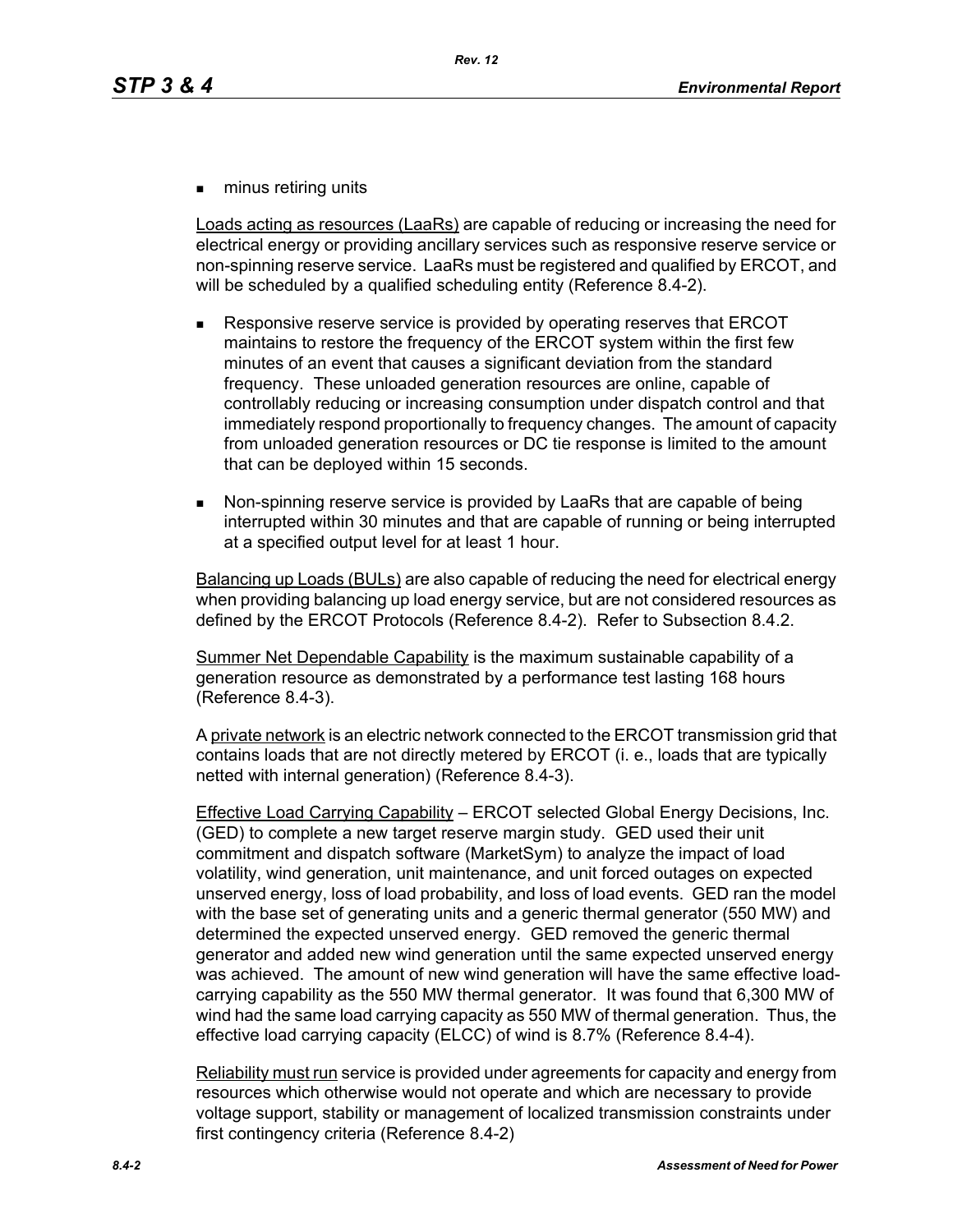Switchable capacity is defined as a generating unit that can operate in either the ERCOT market or the Southwest Power Pool (SPP) market, but not simultaneously. These switchable generating units are situated in close proximity to the transmission facilities of both ERCOT and SPP, which allows them to switch from one market to the other when it is economically appropriate.

Mothballed capacity includes generation resources for which generation entities have submitted a Notification of Suspension of Operations and for which ERCOT has declined to execute an RMR agreement. Available mothballed generation is the probability that a mothballed unit will return to service provided by the owner multiplied by the capacity of the unit. Return probabilities are considered protected information under the ERCOT Protocols (Reference 8.4-3).

Planned generation capacity is based on the interconnection study phase. A generation developer must go through a set procedure to connect new generation to the ERCOT grid. The first step is a high-level screening study to determine the effects on the transmission system of adding the new generation. The second step is the full interconnection study, which is a detailed study done by transmission owners to determine the effects of the new generation (Reference 8.4-3). The owners of STP 3 & 4 have requested the screening study and it has been completed by ERCOT. The full interconnection study will not be requested for several years.

There is uncertainty associated with a number of the inputs to the ERCOT reserve margin calculation. The methodology considers these uncertainties to the extent possible in a formulaic approach while attempting to produce an equation to calculate an ERCOT reserve margin forecast that produces a reasonable estimate of such reserve margins and while not being overly cumbersome or complex. It is not possible to create an equation that can capture all of the impacts of market prices on capacity reserves. However, ERCOT believes that the approved methodology represents an accurate calculation of reserve margin (Reference 8.4-1).

The reserve margins reported in the 2007 CDR (Reference 8.4-3) and summarized in Table 8.4-1 were calculated using the methodology described above. As shown in that table and Figure 8.4-1, through 2008, ERCOT's reserve margin remains above the 12.5% requirement set by the ERCOT Board of Directors. However, ERCOT predicts that by 2009, the reserve margin will fall below 12.5%.

ERCOT cannot order new capacity to be installed to keep the reserve margin from falling below the required 12.5%, but publication of the various ERCOT reports and continuous collaboration between ERCOT and the market participants ensure that they are aware of the demand and capacity situation. Figure 8.4-1 was compiled from the reserve margin forecasts from 1999 – 2007 and compares specifically the forecasts from the 2005, 2006, and 2007 CDRs. If the PGCs do not voluntarily react to market economic forces and add generation capacity, the reserve margin could fall below the required minimum in the very near future.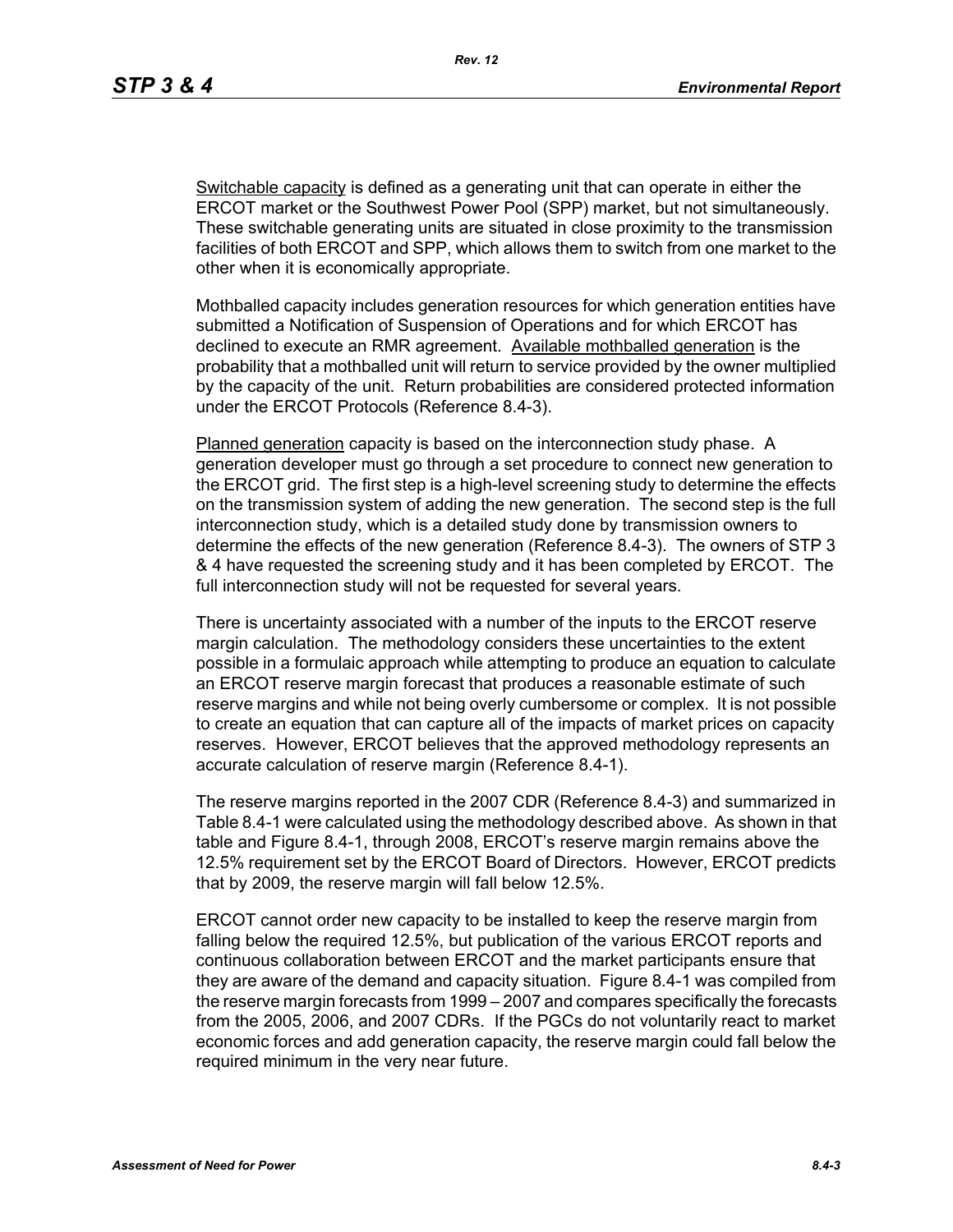## **8.4.2 ERCOT Demand Side Working Group**

The ERCOT Demand Side Working Group (DSWG) was created in 2001 as a task force by a directive of the Public Utility Commission of Texas (PUCT) and was converted to a permanent working group in 2002. A broad range of commercial and industrial consumers, load serving entities and retail electric providers (REPs), transmission/distribution service providers, and power generation companies participate in the DSWG meetings and initiatives. Their mission is to identify and promote opportunities for demand-side resources to participate in ERCOT markets and to recommend adoption of protocols and protocol revisions that foster optimum load participation in all markets. The current ERCOT market rules allow demand-side participation under three general classes of services: voluntary load response, qualified balancing up load, and load acting as a resource. (Reference 8.4-5)

Voluntary load response refers to a customer's independent decision to reduce consumption from its scheduled or anticipated level in response to a price signal. This applies to situations in which the customer has not formally offered this response to the market. The practice has also been known as "passive load response" and sometimes as "self-directed load response." Voluntary loads gain financially from the ERCOT markets by reducing consumption when prices are high, but a load's ability to receive extra financial compensation depends entirely on its contractual relationship with its REP and qualified scheduling entity (QSE). Any advanced metering, communication, or curtailment infrastructure required for load participation is a contractual matter between the load and its REP, and does not involve ERCOT. The QSE and REP are reimbursed by ERCOT only for the energy imbalance and do not receive capacity payments. Because the load is not recognized by ERCOT as a resource, it is not subject to being curtailed involuntarily during emergency situations.

Balancing up loads (BULs) refer to loads that contract with a QSE to formally submit offers to ERCOT to provide balancing energy by reducing their energy use. BULs are paid only if they actually deploy (reduce energy use) in response to selection by ERCOT, but if deployed, they receive two separate forms of compensation. They receive a payment for actual load reduction based on prevailing Market Clearing Price for Energy. They also receive a capacity payment based on the Market Clearing Price for Capacity in the non-spinning reserves market. This is an additional reward for the BULs submitting bids into the balancing energy market even though they are not actually providing non-spinning reserves. Payments are made to a BUL's QSE, who may pass the value on to its REP, who may in turn pass the value along to the BUL. Many variations in products offered by REPs are available and the load customer has choices on how it may receive value for its interruptible load.

Customers with interruptible loads that can meet certain performance requirements may be qualified to provide operating reserves under the Load Acting as a Resource (LaaR) program. In eligible ancillary services (AS) markets, the value of the LaaR load reduction is equal to that of an increase in generation by a generating plant. In addition, any provider of operating reserves selected through an ERCOT AS market is eligible for a capacity payment, regardless of whether the demand-side resource is actually curtailed. To participate in the ERCOT market as a LaaR, a customer must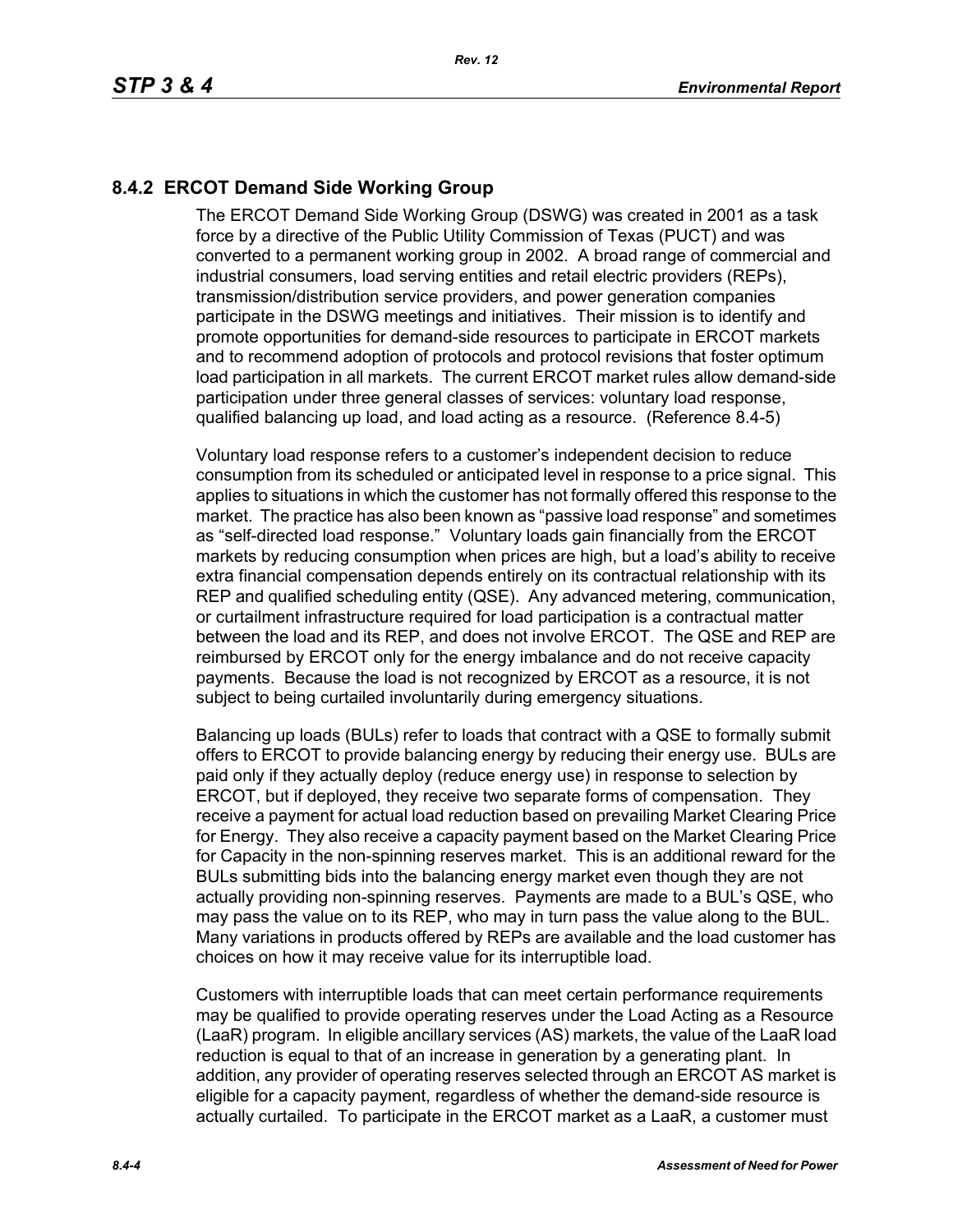[register each individual LaaR asset and also register with ERCOT as a resource entity](http://www.ercot.com/services/rq/re/index.html)  (Reference 8.4-6).

As described above, the reserve margin calculation methodology subtracts the LaaRs and BULs from the load forecast, which reduced the load forecast for 2007-2012 by 1,125 MW per year. Voluntary load responses are not included in the CDR.

#### **8.4.3 Comparison of ERCOT Studies with NUREG-1555 Criteria**

Sections 8.0 through 8.4 have described several ERCOT studies and reports on which STPNOC has relied for the need for power evaluation. The tables and figures in these sections have been taken from, or been generated from the data in, the ERCOT studies and reports. According to NUREG-1555, an NRC independent evaluation of the need for power may not be needed if the NRC determines that the State/regionprepared evaluation is (1) systematic, (2) comprehensive, (3) subject to confirmation, and (4) responsive to forecasting uncertainty. Each of the NUREG-1555 criteria is addressed below with respect to the collective ERCOT reports.

*Systematic* – ERCOT is required by the PUCT to provide extensive studies, issue reports, make recommendations for transmission system needs and resource adequacy, and even make legislative recommendations to further those objectives. Analysis is pursued in the context of the competitive ERCOT market using load growth scenarios, industrial growth projections, regional transmission topology, sub-regional modeling, and new generation characteristics. The development of these reports is subject to a vigorous stakeholder input process. The output of the Long-Term Forecast Model or LTFM (Reference 8.4-7) is used as input to the CDR (Reference 8.4-3). There is an orderly and efficient progression of data and calculation results.

*Comprehensive* – ERCOT's planning responsibilities are broad. The Long Term System Assessment (Reference 8.4-8), for example, uses projections and variations in scenarios such as fuel prices, load growth, and environmental regulations. The study looks forward ten years and includes high-, low-, and base-case assumptions for a variety of factors. The CDR accounts for every resource in the entire ERCOT region and accurately designates its status.

*Subject to Confirmation* – the analyses and reports benefit from extensive stakeholder input and stakeholder scrutiny in the ERCOT stakeholder process, as well as review by the PUCT, who has the ultimate responsibility for market oversight in ERCOT. Both the Long-Term Peak Demand study (Reference 8.4-7) and the CDR look at historical information as a check on past forecasting performance. From 1999 to 2006, the ERCOT peak demand and energy consumption forecasts have been within ± 5% of the actuals. (Reference 8.4-9)

*Responsive to Forecasting Uncertainty* – The Long-Term Forecasting Model resolves one measure of the uncertainty associated with extreme weather impacts on peak demands by using a more extreme weather profile to obtain the forecasts. It then uses a 90th and 10th percentile "confidence band" to bound contingencies. From 1999 to 2006, the ERCOT peak demand and energy consumption forecasts have been within ± 5% of the actuals. Also the reserve margin calculation methodology has been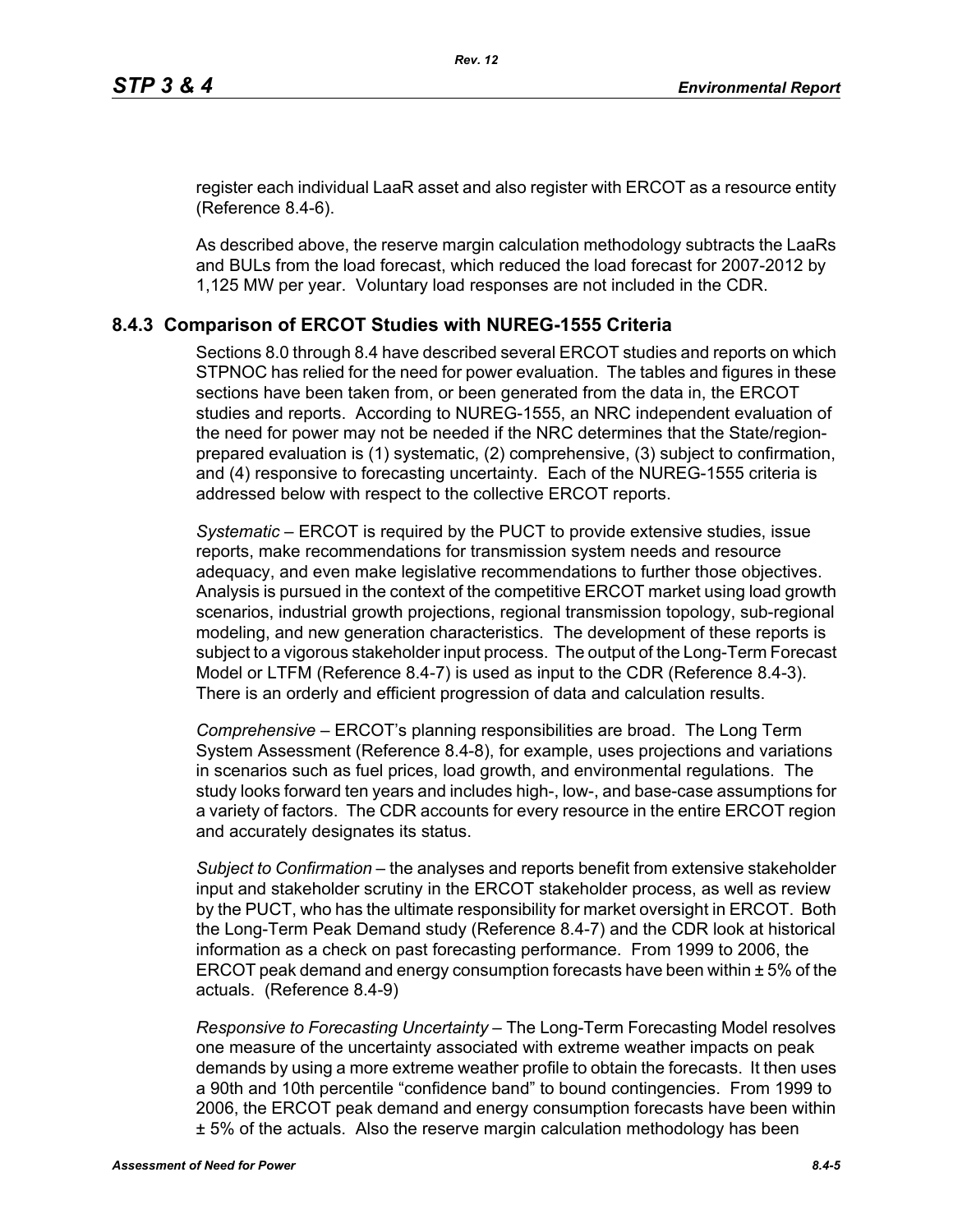revised several times since 2005 to reduce the uncertainties associated with the inputs to the calculation.

The studies performed by ERCOT regarding need for power collectively satisfy the four criteria in NUREG-1555 and obviate any need for further independent evaluation.

### **8.4.4 Conclusions**

ERCOT has concluded that a significant amount of new generation will be needed to meet the demand projected for 2016 along with maintaining the 12.5% reserve margin that is needed to maintain system reliability, regardless of which load scenario is under consideration (Reference 8.4-8).

Figure 8.4-2 provides the ERCOT generation capacity and demand projections for 2012-2027, which demonstrates a steady divergence between demand and capacity for the period. Figure 8.4-3 provides the potential ERCOT generation capacity needed from 2012-2027. Baseload generation capacity currently provides approximately 24.5% of the peak demand and is forecast to provide approximately 30.1% by 2012.

The ERCOT studies did not include the generation capacity that will be provided by STP 3 & 4. It is anticipated that the 1370 MWe (gross) from STP 3 will be available in 2015 and 1370 MWe from STP 4 will be available in 2016. At that time, the need for new capacity in Texas is predicted to be between 20,000 to 50,000 MWe as shown in Figure 8.4-3. Thus, the need for new capacity in ERCOT in 2015-2016 is substantially greater than the new capacity to be provided by STP 3 & 4. As a result, not only will there be a need for power from STP 3 & 4, there will be a need for a substantial amount of other new generating capacity.

In this regard, a number of companies have announced their intentions to build new generating capacity in the ERCOT region, including new nuclear plants by Exelon and TXU. Additionally, other companies have announced their intentions to construct other types of generation capacity, including fossil-fueled facilities. However, only 550 MW of new gas-fired generation capacity (in 2008), 750 MW of coal-fired generation capacity (in 2011), and 800 MW of coal-fired generation capacity (in 2012) were included in the 2007 CDR resources forecast. None of the announced nuclear capacity is included in the resources forecast.

In summary, the ERCOT studies have forecast a shrinking reserve margin that does not satisfy ERCOT goals to maintain system reliability by 2009. By the time STP 3 & 4 are projected to enter commercial operation in 2015-2016, there will be a substantial need for power not only from STP 3 & 4, but from other new generating plants as well.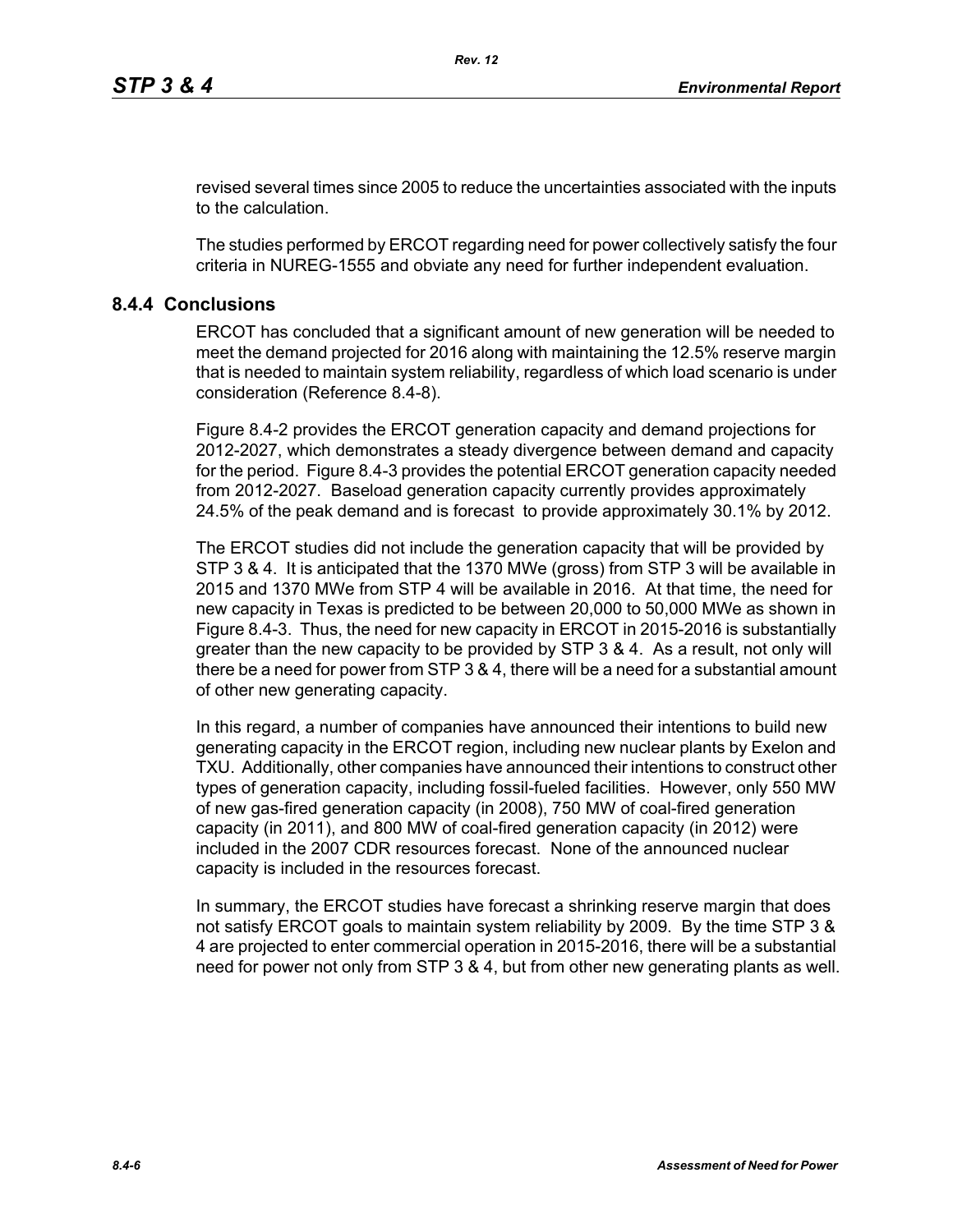#### **8.4.5 References**

- [8.4-1 Memo from Read Comstock, TAC Chair to ERCOT Board of Directors,](http://www.ercot.com/meetings/board/keydocs/2005/0517/Item_11b_-_Reserve_Margin_Calculation.pdf)  "Methodology for Reserve Margin Calculation," available at http://www.ercot.com/meetings/board/keydocs/2005/0517/Item\_11b\_-Reserve Margin Calculation.pdf, accessed on June 20, 2007.
- [8.4-2 "ERCOT Protocols, Section 6: Ancillary Services," available at](http://www.ercot.com/mktrules/protocols/current/06-080107.doc)  http://www.ercot.com/mktrules/protocols/current/06-080107.doc, accessed on August 2, 2007.
- 8.4-3 "Report on the Capacity, Demand, and Reserves in the ERCOT Region, May 2007," available at http://www.ercot.com/news/presentations/2007/07CDR05172007-final.xls.
- 8.4-4 "Analysis of Target Reserve Margin for ERCOT, Warren Lasher, January 12, 2007," available at http://www.ercot.com/meetings/gatf/keydocs/2007/20070112- GATF/GATF\_LOLP\_Presentation\_1\_12\_07\_as\_presented.ppt#360,15,G eneric Coal Additions, accessed on August 2, 2007.
- 8.4-5 "ERCOT Demand Side Working Group," available at [http://www.ercot.com/services/programs/load/DSWG\\_Presentation\\_to\\_P](http://www.ercot.com/services/programs/load/DSWG_Presentation_to_PUCT_Workshop_9_15_06.ppt) UCT\_Workshop\_9\_15\_06.ppt, accessed on July 22, 2007.
- 8.4-6 "Load Acting as a Resource," available at [http://www.ercot.com/services/programs/load/laar/index.html, accessed on](http://www.ercot.com/services/programs/load/laar/index.html)  July 24, 2007.
- [8.4-7 "2007 ERCOT Planning Long-Term Hourly Peak Demand and Energy](http://www.ercot.com/news/presentations/2007/2007_ERCOT_Planning_Long_Term_Hourly_Demand_Energy_Forecast_.pdf)  Forecast – May 8, 2007" available at http://www.ercot.com/news/presentations/2007/2007\_ERCOT\_Planning Long Term Hourly Demand Energy Forecast .pdf, accessed on July 13, 2007.
- 8.4-8 "Long Term System Assessment for the ERCOT Region, December 2006," available at http://www.ercot.com/news/presentations/2006/Attch\_A\_- Long Term System Assessment ERCOT Region December .pdf.
- 8.4-9 ["Long Term Demand and Energy Forecasting Planning," available at](http://www.ercot.com/meetings/other/keywords/2007/0124-LoadForecast/KDonohoo_ERCOTLongTermDemandEnergForecastingPlanning01242007.ppt)  www.ercot.com/meetings/other/keywords/2007/0124- [LoadForecast/KDonohoo\\_ERCOTLongTermDemandEnergForecastingPl](http://www.ercot.com/meetings/other/keywords/2007/0124-LoadForecast/KDonohoo_ERCOTLongTermDemandEnergForecastingPlanning01242007.ppt) [anning01242007.ppt, accessed on June 2, 2007.](http://www.ercot.com/meetings/other/keywords/2007/0124-LoadForecast/KDonohoo_ERCOTLongTermDemandEnergForecastingPlanning01242007.ppt)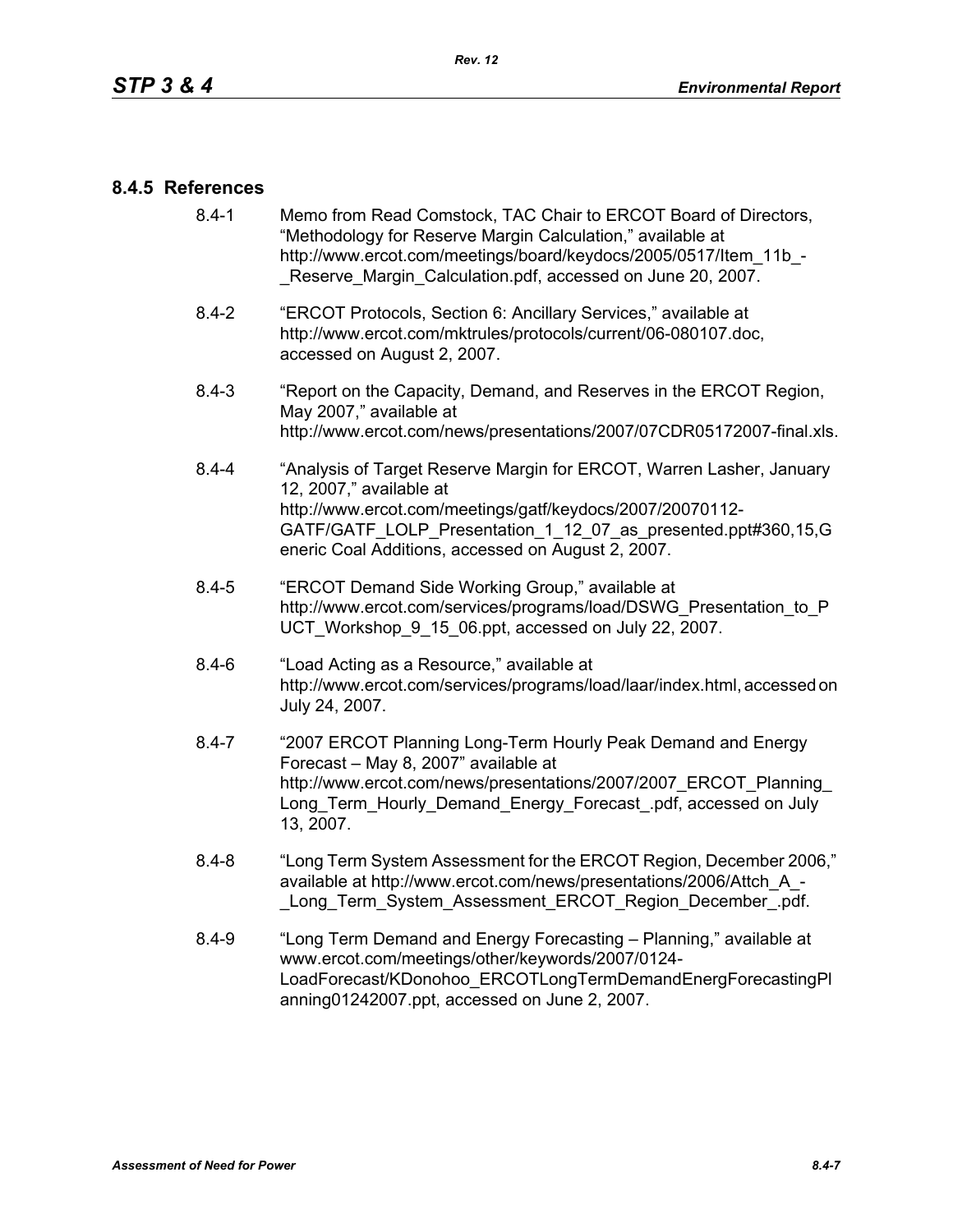|  |  | Table 8.4-1 Forecast Summer Capacity, Baseload Generation Units Only |  |
|--|--|----------------------------------------------------------------------|--|
|  |  |                                                                      |  |

|                                                       | 2007   | 2008   | 2009   | 2010   | 2011   | 2012   |
|-------------------------------------------------------|--------|--------|--------|--------|--------|--------|
| <b>Firm Load Forecast</b>                             | 62.669 | 64.010 | 65.383 | 66,830 | 68.331 | 69,608 |
| <b>Resources, MW</b>                                  | 71.812 | 72.048 | 71,960 | 72,394 | 72,939 | 73,703 |
| <b>Reserve Margin</b>                                 | 14.6%  | 12.6%  | 10.1%  | 8.3%   | 6.7%   | 5.9%   |
| <b>Baseload Generation, MW</b>                        | 17.621 | 17.621 | 19.057 | 19,998 | 21.378 | 22,178 |
| % of Resources that are<br><b>Baseload Generation</b> | 24.5%  | 24.5%  | 26.5%  | 27.6%  | 29.3%  | 30.1%  |

Compiled from Reference 8.4-3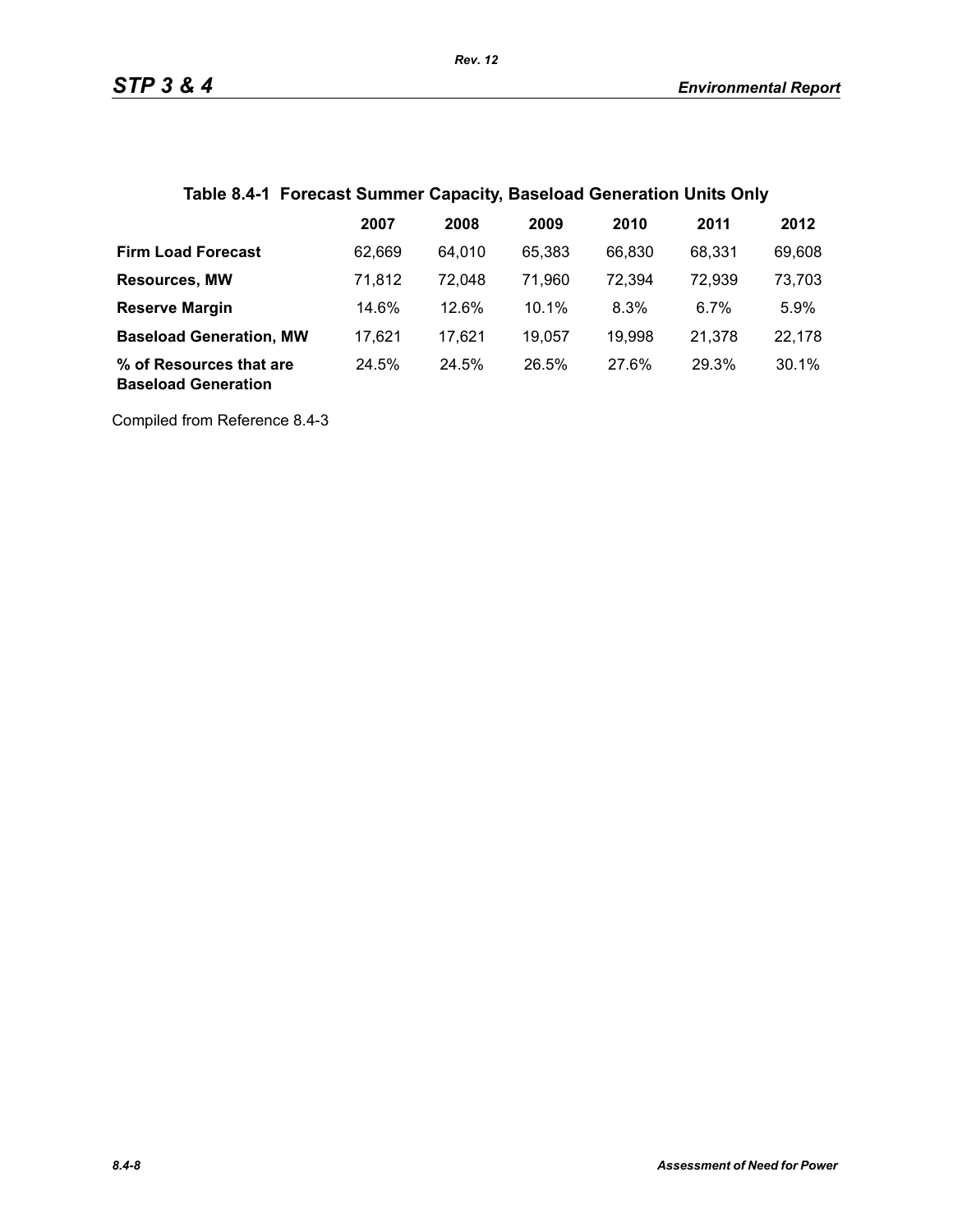

# **Figure 8.4-1 ERCOT Reserve Margin Forecasts, 1999-2012**

Compiled from 2005 CDR, 2006 CDR, and 2007 CDR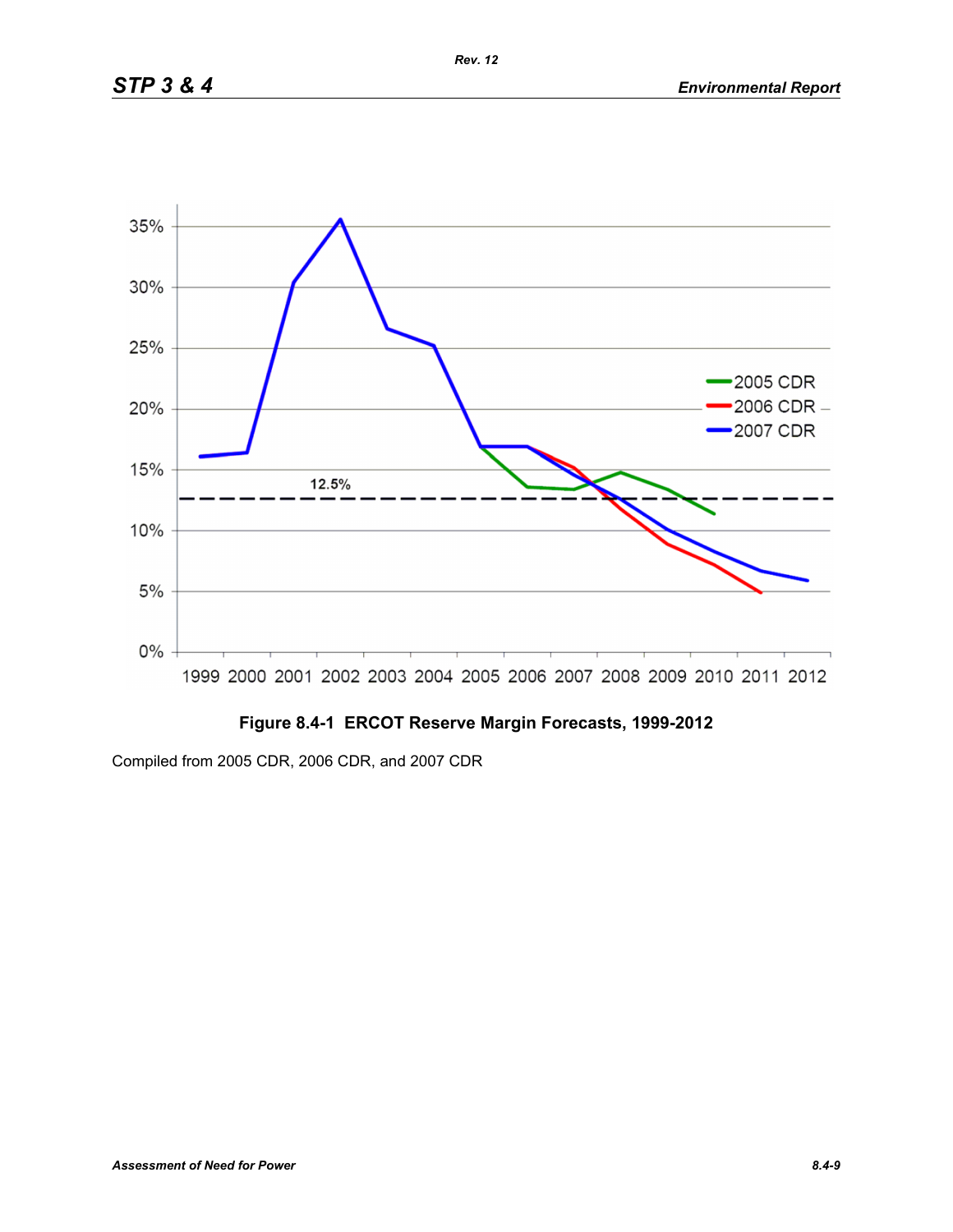**Figure 8.4-2 ERCOT Generation Capacity and Demand Projections (MW)**

2017

 $33,014$ 

37,357

25,930

2022

109.097

45,614

 $33,014 -$ 

 $23,916$ 

2027

96,975



Reference 8.4-3

30,000

20,000

37,642

2012